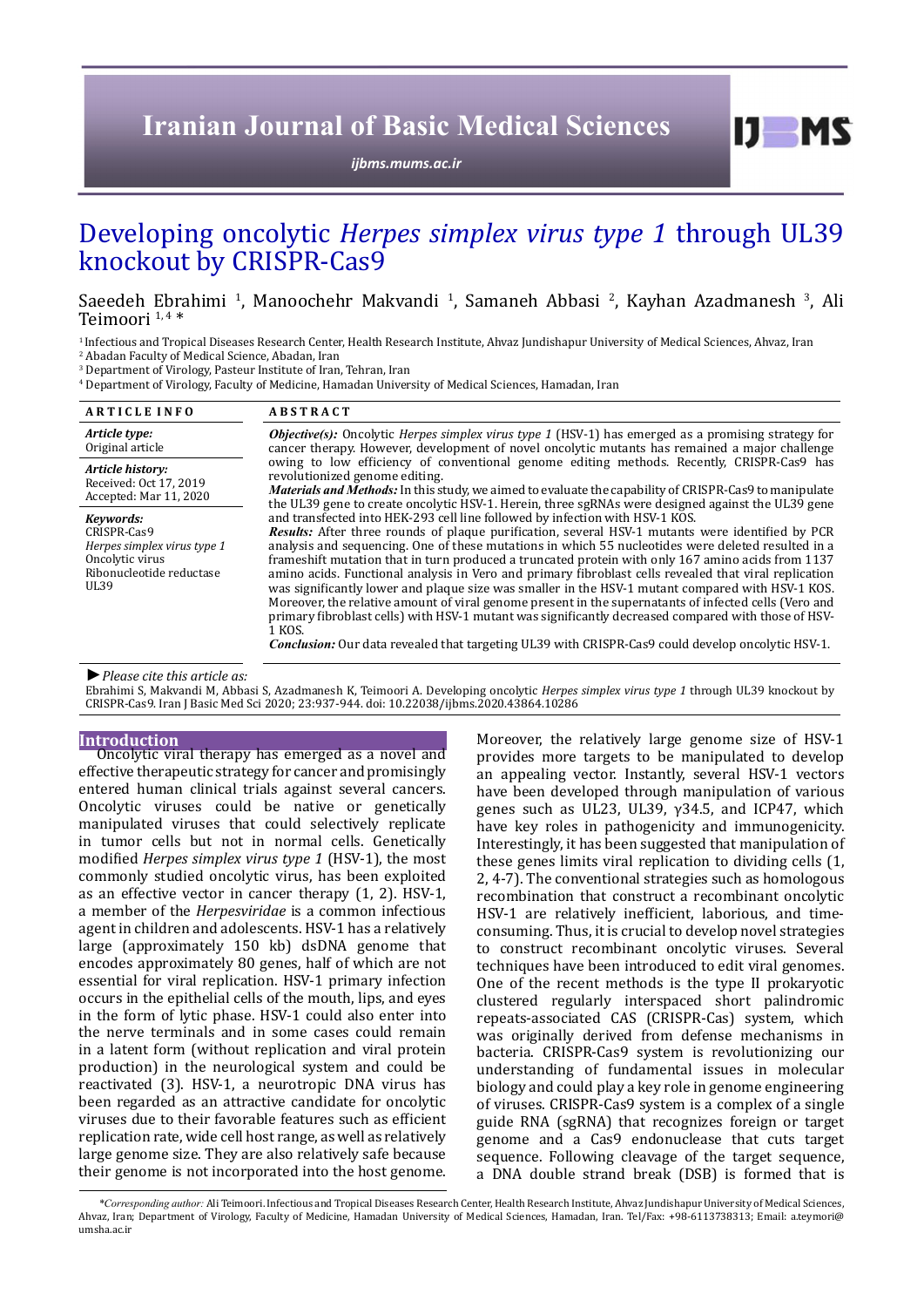repaired through either error-prone non-homologous end joining (NHEJ) or homology directed repair (HDR) system. During the repair process, random indels could be introduced at the cleavage site resulting in the destruction of the open reading frame and consequently inactivation of the target gene (8-14). Several studies have successfully used the CRISPR-Cas9 system to manipulate HSV-1 genome through deletion of multiple genes such as UL21, UL7, UL23, ICP0, and US8 (12, 15- 20). The UL39 gene of HSV-1 encodes the large subunit of ribonucleotide reductase (RR protein), a protein complex that participates in viral DNA replication via converting ribonucleotides to deoxyribonucleotides. Previous studies have suggested that replication of viruses with mutation in this gene is highly dependent on ribonucleotide reductase activity, which is active in tumor cells while not in normal cells with limited dividing activity (21, 22). In the current study, we aimed to evaluate the CRISPR-Cas9 system capability to construct oncolytic HSV-1 through induction of UL39 mutation.

# **Materials and Methods**

# *Cell culture and viruses*

In this study, two cell lines including human embryonic kidney (HEK) -293 cell line and African green monkey kidney cell line (Vero), which were obtained from Pasture Institute of Iran, and primary human foreskin fibroblast (HFF) cells, which were prepared in our lab, were used (23). The cells were cultured in Dulbecco's modified Eagle's medium (DMEM, Gibco, Grand Island, NY, USA) supplemented with 10% fetal bovine serum (FBS; Gibco), 100 U/ml penicillin, and 100 g/ml streptomycin at 37 ° C with a humidified atmosphere containing 5%  $CO<sub>2</sub>$ . HSV-1 was obtained from Tarbiat Modares University, Tehran, Iran.

## *Construction of sgRNA/Cas9 vectors*

Three sgRNAs targeting UL39 (listed in Table 1) were designed using the CRISPR-Cas9 design tool developed by the Zhang lab (<http://crispr.mit.edu>) and synthesized as DNA oligonucleotides. The annealing of each top-strand oligonucleotide to its corresponding bottom-strand oligonucleotide was performed (in a thermocycler, using 5 μl of each oligo at the concentration of 10 µM and 40 μl of water at either 95, 80, 70, 60, 55, or 45 ° C for 30 sec) and the dsDNA fragment was sub-cloned into pCas-Guide-EF1a-GFP CRISPR Vector (ORIGENE plasmid GE100018) between BamH1 and BsmBI restriction sites. The insertion of sgRNAs was

evaluated via sequencing.

## *Cell transfection, infection and generation of UL39 mutant*

In order to generate HSV-1 mutant, the HEK-293 cell line was seeded in a 24-well plate and transfected when the confluency reached 80%. The transfection was carried out using 1 μg per well of either pCas guides UL39-eGFP or mock-targeting Cas9/sgRNA, which was facilitated by Turbofect reagent according to the manufacturer's instructions (Thermo Fisher; Waltham MA, USA). After incubation for 5 hr at 37 ° C, the media was removed and the cells were gently washed with PBS and infected with HSV-1 KOS (WT) at multiplicity of infection (MOI) of 1. Supernatant was collected 48 hr post-infection (p.i.).

# *Isolation and purification of mutant viruses by plaque purification*

Plaque assay was performed for culture supernatants obtained from transfected cells with UL39 Cas9/sgRNAs or mock Cas9/sgRNA. Vero cells were seeded into 6-well plates and incubated with complete DMEM in a humidified  $CO<sub>2</sub>$  incubator at 37 °C overnight. When the confluency reached 90-100%, the cells were infected by serially diluted supernatants (a 10-fold dilution was used) that were expected to contain mutated viruses. After 1 hr incubation at 37 ° C, the media was carefully aspirated. Cells were overlaid with equal volume of 2X DMEM and 1.5% agarose (Seakem LE Agarose, Lonza AG, Switzerland) and incubated for 72 hr to allow the formation of plaques. Plaque purification was repeated 3 rounds to separate a mutant virus from any wildtype virus contamination. Then, 20 single plaques were picked up using sterile Pasteur pipettes and placed in 500 µl of DMEM .Viruses were released by three cycles of freeze and thaw.

## *PCR analysis and sequencing for detection of mutant progeny*

The isolated plaques obtained from plaquepurification were screened for possible deletion in UL39 by PCR and Sanger sequencing. Briefly, viral DNA was extracted using a High pure viral nucleic acid kit (Qiagen, Hilden, Germany). The genomic region in the vicinity of the CRISPR-Cas9 target site was PCR-amplified through following primers to obtain a 652 bp fragment. UL39-sense: GTTGCGGTGACAAACATCGG

UL39-antisense: CGGTTCACGGCATCTCCCAGAA.

Then, the PCR products were loaded on a 2%

Table 1. Overview of the synthesized sgRNA sequences for oligonucleotides used to produce UL39 sgRNAs

| sgRNA Name | Top strand $(5'-3')$               | Bottom strand (5'-3')              |
|------------|------------------------------------|------------------------------------|
|            | gat cgG TCG TCC GAG ACG AAC TCC Gg | aaa acC GGA GTT CGT CTC GGA CGA Cc |
|            | gat cgG TTG TTC CTG TCG CGA CAC Ag | aaa acT GTG TCG CGA CAG GAA CAA Cc |
|            | gat cgG ACG TCG GTC GTC TGG GTA Cg | aaa acG TAC CCA GAC GAC CGA CGT Cc |

Small letters indicate restriction enzyme sites for BamHI and BsmBI; capital letters indicate the complement sequences of UL39 in HSV-1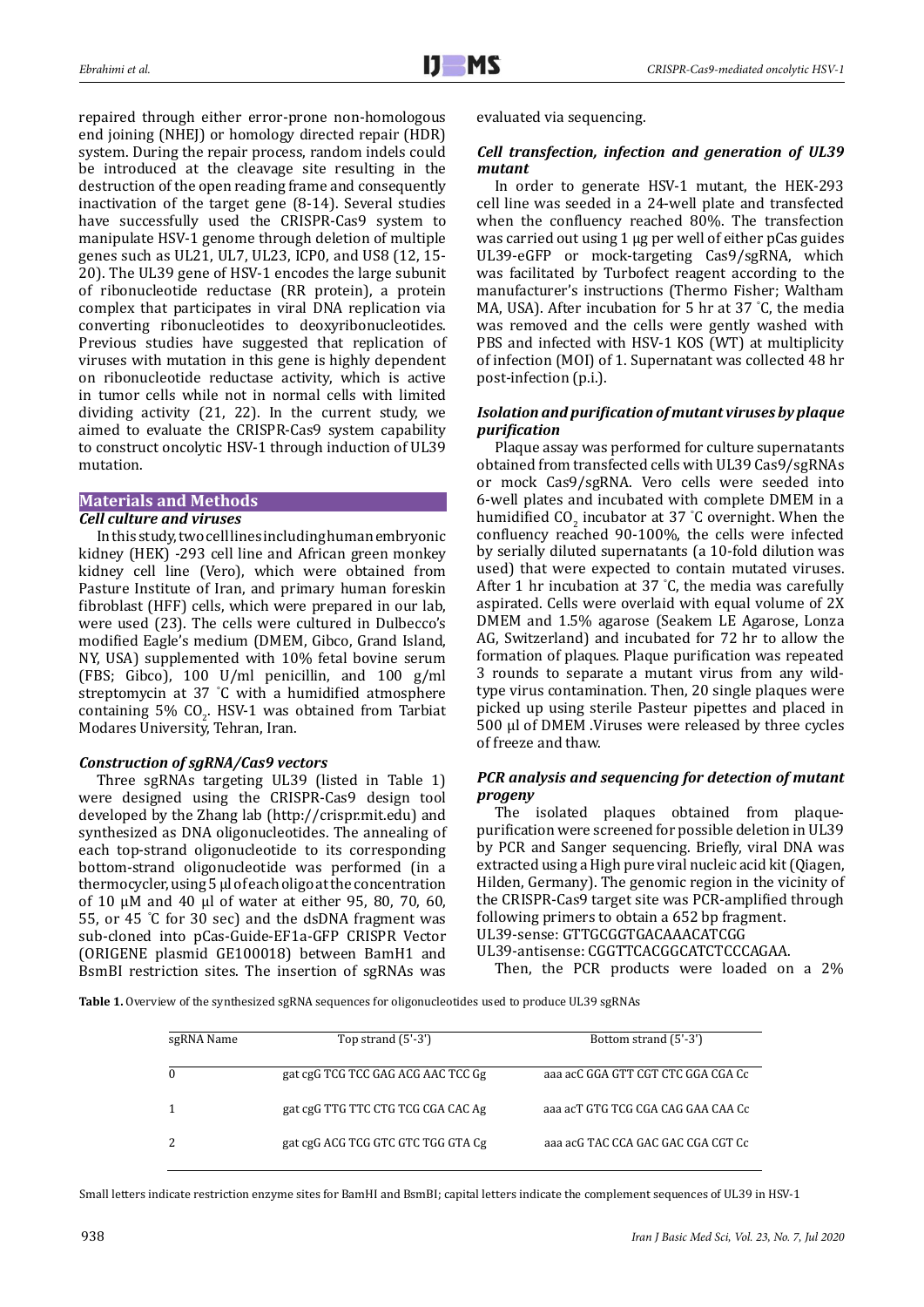agarose gel and were purified using the universal DNA purification kit (Favorgen, Taiwan). Finally, CRISPR-Cas9-mediated mutagenesis in the UL39 locus was determined by Sanger sequencing.

#### *In-vitro growth kinetics*

The isolated plaques, which contain the HSV-1 mutants or HSV-1 KOS (WT), were used to infect Vero and HFF cells with 90% confluency at MOI of 0.01. After 1 hr incubation which allows viruses to be absorbed, the viruses were removed, and infected cells were washed twice with sterile PBS. Then, Vero cells were overlaid with the maintenance medium (2% fetal bovine serum) and HFF cells were incubated with serum free medium at 37 ° C. After, 24, 48, and 72 hr the cells and their corresponding media were collected together, and subjected to three cycles of freeze-thaw. Consequently, virus titers were determined using plaque assay in Vero cells.

#### *Quantitative PCR (qPCR)*

Real Time quantitative Polymerase Chain Reaction (RT-qPCR) was performed to quantify the relative amount of HSV-1 genomic DNA in the supernatants from HSV-1 infected Vero and HFF cells. Viral genomic DNA was extracted as described above, and qPCR was performed on a lightcycler 96 (Life Technologies Roche Life Science, Basel, Switzerland) using RealQ plus Master Mix and specific Probe for HSV-1 gB gene (Ampliqon,

Denmark). HSV-1 gB gene was amplified using: Forward primer 5'-GGAACCTGGTCATCCTTTGC-3',<br>Reverse primer 5'-ACGTGCATGGACCGGTTAAT-3'. Reverse primer 5'-ACGTGCATGGACCGGTTAAT-3',<br>and FAM-BHO1 TagMan probe 5'-CGCAGGCAC TaqMan probe 5'-CGCAGGCAC TCGTACTGCTCGCT-3'.

## **Results**

## *Generation of HSV-1 UL39-mutant using the CRISPR-Cas9 system*

Three sgRNAs (sgRNA-0, sgRNA-1, and sgRNA-2) were designed against three specific regions within the UL39 gene. These specific regions included 554–573 (0), 485–504 (1), and 407-426 (2). Initially, the sgRNAs were introduced into HEK-293 cells, 5 hr later, the transfected cells were infected with HSV-1 KOS (WT) at MOI=1. Cell supernatants were collected 48 hr p.i. The transfection efficiency was evaluated using an invert fluorescent microscope at 48 hr post-transfection (Figure 1).







**Figure 2.** Genome PCR of isolated clones. Several clones (4, 9, 10, 11, 14, 16, 18, 20, 22, 27) were randomly isolated and target site of their UL39 gene was amplified via PCR and visualized via Electrophoresis. Each band represents a clone. The band of some clones locates lower than that of the wild type

Then, in order to isolate HSV-1 clones mediated by the CRISPR-Cas9 system, the culture supernatants containing HSV-1 mutant were purified using three rounds of plaque purification assay in Vero cells. Finally, 20 clones were randomly isolated and their genomic DNA was extracted. The HSV-1 genome around UL39 was amplified using specific primers and consequently sequenced to confirm CRISPR-Cas9 - derived mutations. As seen in Figure 2, PCR product of some clones were shorter in length compared to that in HSV-1 KOS (WT), suggesting that deletion might be introduced.

BamH1 enzymatic site was located between cleavage sites of gRNA-1, 0. It was expected that CRISPR-Cas9 destroys the BamH1 enzymatic site; therefore, we evaluated the restriction pattern of PCR product (650bp) of these clones through restriction digests by BamH1 enzyme (Figure 3).

The sequencing data indicated that all three sgRNAs could lead to site specific cleavage in the UL39 gene. Statistically, mutations were observed in 9 of the 20 clones (45 %); while, the UL39 gene remained intact in 11 clones (55%). Further characterization of the mutant clones via sequencing analysis revealed that sgRNA 0



**Figure 3.** Identification of CRISPR-Cas9 derived-indel mutations by restriction enzyme assay

A: Schematic diagram shows that the BamH1 restriction site is located between the sgRNA-1 and sgRNA-0 cleavage sites. SgRNA-1 and sgRNA-0 destroy the BamH1 restriction site. B: BamH1 enzyme produces two bands (470 and 225 nt) in wild clones (WT) and one band (640 nt) in mutant clones (MU)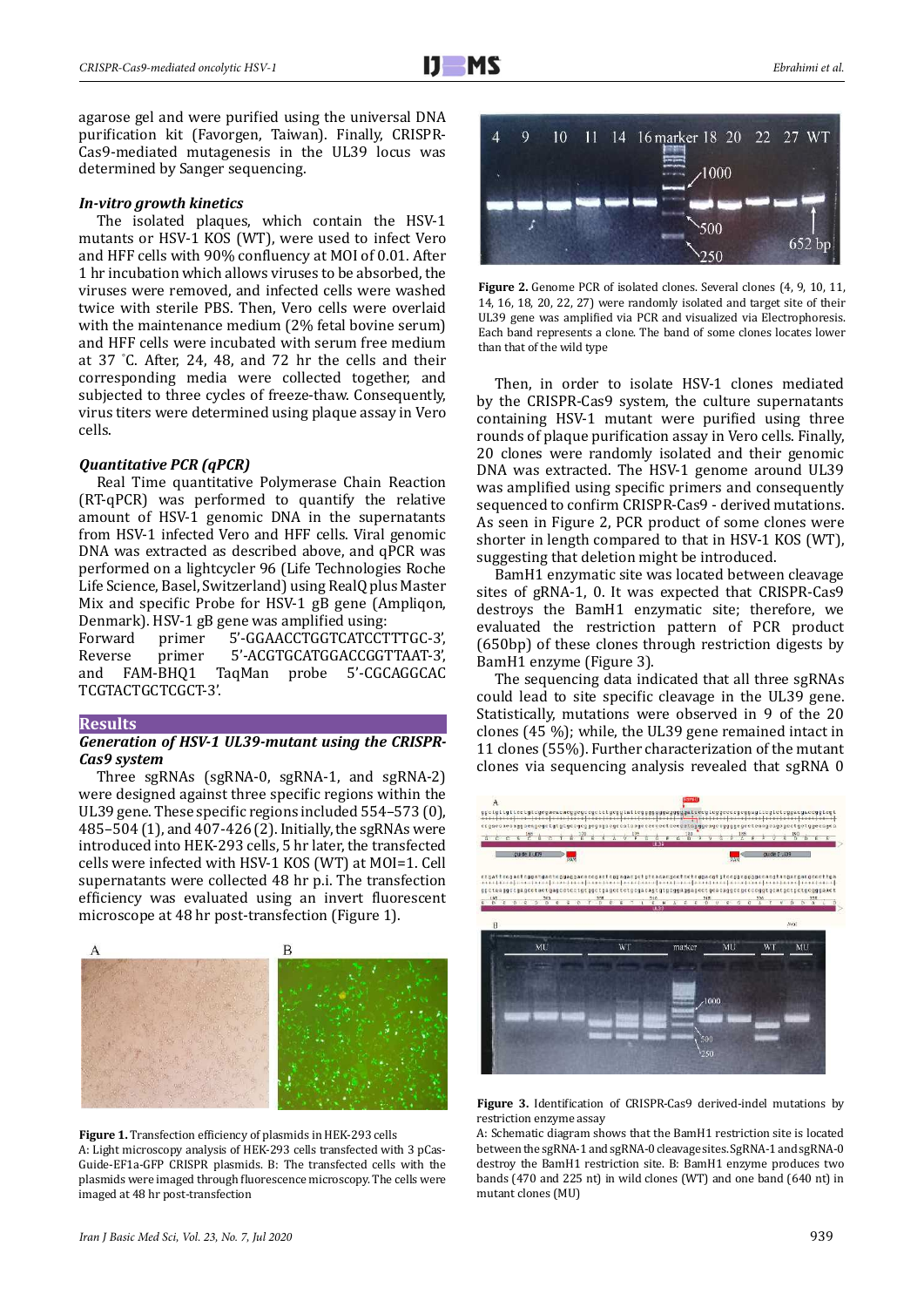

#### **Figure 4.** Sequencing analysis of isolated clones

Schematic representation of the target sequences on UL39 in HSV-1 KOS (WT) parallel with those of HSV-1 mutant 2, HSV-1 mutant 18, and HSV-1 mutant 2-1

and 1 could lead to 2 different mutations. In one of the mutations that was observed in the majority of mutant clones (clones 18, 20, 4, 9, 27, and 10) 55 nucleotides were deleted; while, in another mutation which was detected in one mutant clone (Clone 2) 57 nucleotides were missing. Moreover, sgRNA 1 and 2 induced a mutation only in one clone (Clone 2-1) in which 92 nucleotides were deleted (Figure 4).

These mutations might lead to various lesions such as frame shift mutations and premature stop codons; these lesions in turn could result in truncated forms of UL39. Further analysis of these mutations showed that 55 or 92 deleted nucleotides could lead to frame shift in the UL39 gene. Moreover, bioinformatics analysis showed that these mutations might generate only the initial 167 (corresponding to the 55 deleted nucleotides) and 123 (corresponding to the 92 deleted nucleotides) amino acids of the RR protein. On the other hand, the 57 missing nucleotides from the UL39 gene, resulted in the removal of 20 initial amino acids in the protein reading frame (Figure 5). Finally Two mutant viruses (HSV-1 mutant 18, HSV-1 mutant 2) produced by sgRNAs 0, 1 were chosen for further analysis.

#### *Replication kinetics of HSV-1 UL39 mutant*

To identify the replication potential of UL39 mutant



**Figure 5.** Schematic representation of RR protein in HSV-1 KOS (WT), HSV-1 mutant 2, HSV-1 mutant 18 and HSV-1 mutant 2- 1

Amino acid Position of the deleted sequence is shown. HSV-1 mutant 2 includes an in-frame mutation in which 20 amino acids are deleted on RR protein; while, HSV-1 mutant 18 and HSV-1 mutant 2-1 have truncated proteins with only 167 and 136 amino acids respectively from 1137



**Figure 6.** HFF cell cultures infected with the HSV-1 mutants 18, 2 and HSV-1 KOS (WT). Control non infected cell cultures (A) and cytopathic effect HSV-1 KOS (WT) at 72h (B), cytopathic effect HSV-1 mutants18 at 72h (C) and cytopathic effect HSV-1 mutants 2 at 72 hr (D) postinfection. Unstained fresh cultures (40X))

viruses compared with HSV-1 KOS (WT), the growth characteristics were determined in Vero and HFF cells. Cultured HFF and Vero cells were infected with HSV-1 KOS (WT), HSV-1 mutant 18, and HSV-1 mutant 2 at MOI of 0.01. Progeny viruses were harvested 24, 48, and 72 hr p.i. (Figures 6 and 7) and tittered with the standard plaque assay on Vero cells to determine growth properties.

As seen in Figure 8, in HFF cells HSV-1 KOS (WT) grew at a higher rate than HSV-1 mutant 2 and HSV-1 mutant 18. HSV-1 mutant 2 titer was 0.5 Log unit lower than that of HSV-1 KOS (WT) at 24 hr p.i., 1 log unit lower than that of HSV-1 KOS (WT) at 72 hr p.i., and the same as HSV-1 KOS (WT) titer at 48 hr p.i. HSV-1 mutant 18 did not grow as well at any time in HFF cells. On the other hand, in Vero cells, the titer of HSV-1 KOS (WT) and HSV-1 mutant 2 was approximately equal at 24 and 48 hr p.i.; while, HSV-1 mutant 2 reached approximately 1 log unit lower than that of HSV-1 KOS (WT) titer at 72 hr p.i. Additionally, HSV-1 mutant 18 titer was about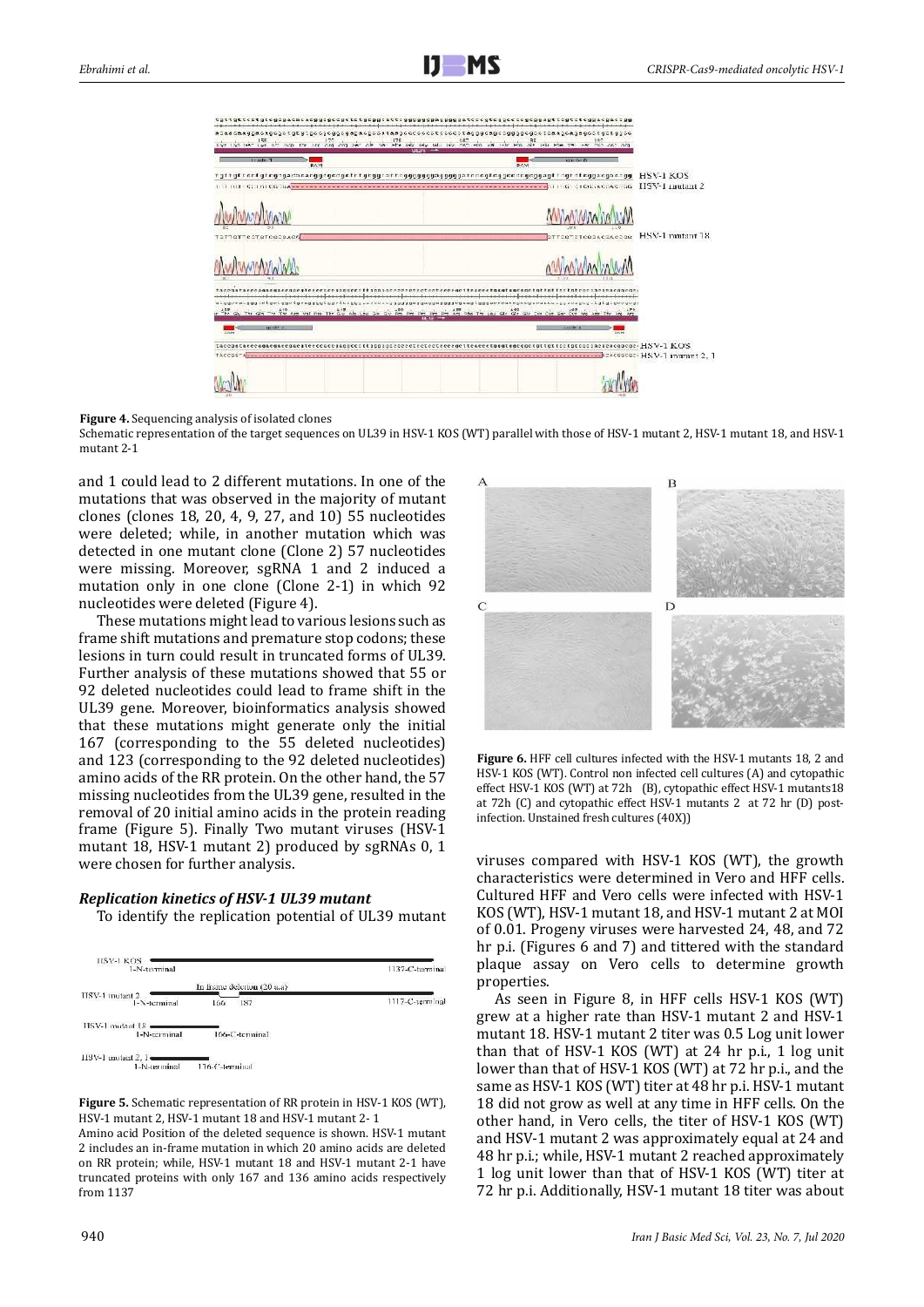

**Figure 7.** Vero cell cultures infected with the HSV-1 mutants 18, 2 and HSV-1 KOS (WT). Control non infected cell cultures (A) and cytopathic effect HSV-1 KOS (WT) at 72 hr (B), cytopathic effect HSV-1 mutants 2 at 72 hr (C) and cytopathic effect HSV-1 mutants18 at 72h (D) postinfection. Unstained fresh cultures (40X))

1.5 logs unit lower than those of HSV-1 KOS (WT) at 24 and 48 hr p.i., and 2 logs unit lower than that of HSV-1 KOS (WT) at 72 hr p.i. The results demonstrated that the growth rate of HSV-1 mutant 18 was significantly lower than those of HSV-1 KOS (WT) and HSV-1 mutant 2 in both cells.

The replication potential of the HSV-1 mutant viruses compared with HSV-1 KOS (WT) was further evaluated using qPCR. To this end, the viral genomes present in the supernatants of infected cells (Vero or HFF) with either HSV-1 mutant 2, HSV-1 mutant 18, or HSV-1 KOS (WT) were quantified via qPCR. As presented in Figure 9, the amount of viral DNA present in the supernatants of infected HFF cells was decreased for HSV-1 mutant 18 (147-fold at 24 hr p.i., 188-fold at 48 hr p.i., and 31-fold at 72 hr p.i.) relative to the level for HSV-1 KOS (WT). Likewise, the relative amount of viral DNA present in the



**Figure 8.** Viral growth kinetics in HFF (A) and Vero (B) cells. Growth kinetics of HSV-1 KOS (WT), HSV-1 mutant 18 and HSV-1 mutant 2 in HFF and Vero cells were assessed. When confluency reached 90%, the cells were infected with viruses at a multiplicity of infection of 0.01. Supernatants were collected at 24, 48, and 72 hr post infection and consequently the viral titers were determined by plaque assays on Vero cells

supernatants of infected HFF cells with HSV-1 mutant 2 was declined (9.4-fold at 24 hr p.i., 1.3-fold at 48 hr p.i., and 6.4-fold at 72 hr p.i.). As with infected HFF



**Figure 9.** Relative amount of viral DNA in HFF (A) and Vero (B) cells

A: Viral DNA was significantly decreased in HSV-1mutant 18 compared to that of HSV-1 KOS (WT). While, there is no significant difference between HSV-1mutant 2 and HSV-1 KOS (WT) in HFF cells. B: Viral DNA was significantly decreased in HSV-1 mutant 18 compared to that of HSV-1 KOS (WT). While, there is no significant difference between HSV-1mutant 2 and HSV-1 KOS (WT) in Vero cells Ns: Not significant, *P<* 0.0001 \*\*\*, *P<* 0.001 \*\*, *P<* 0.05- 0.01 \*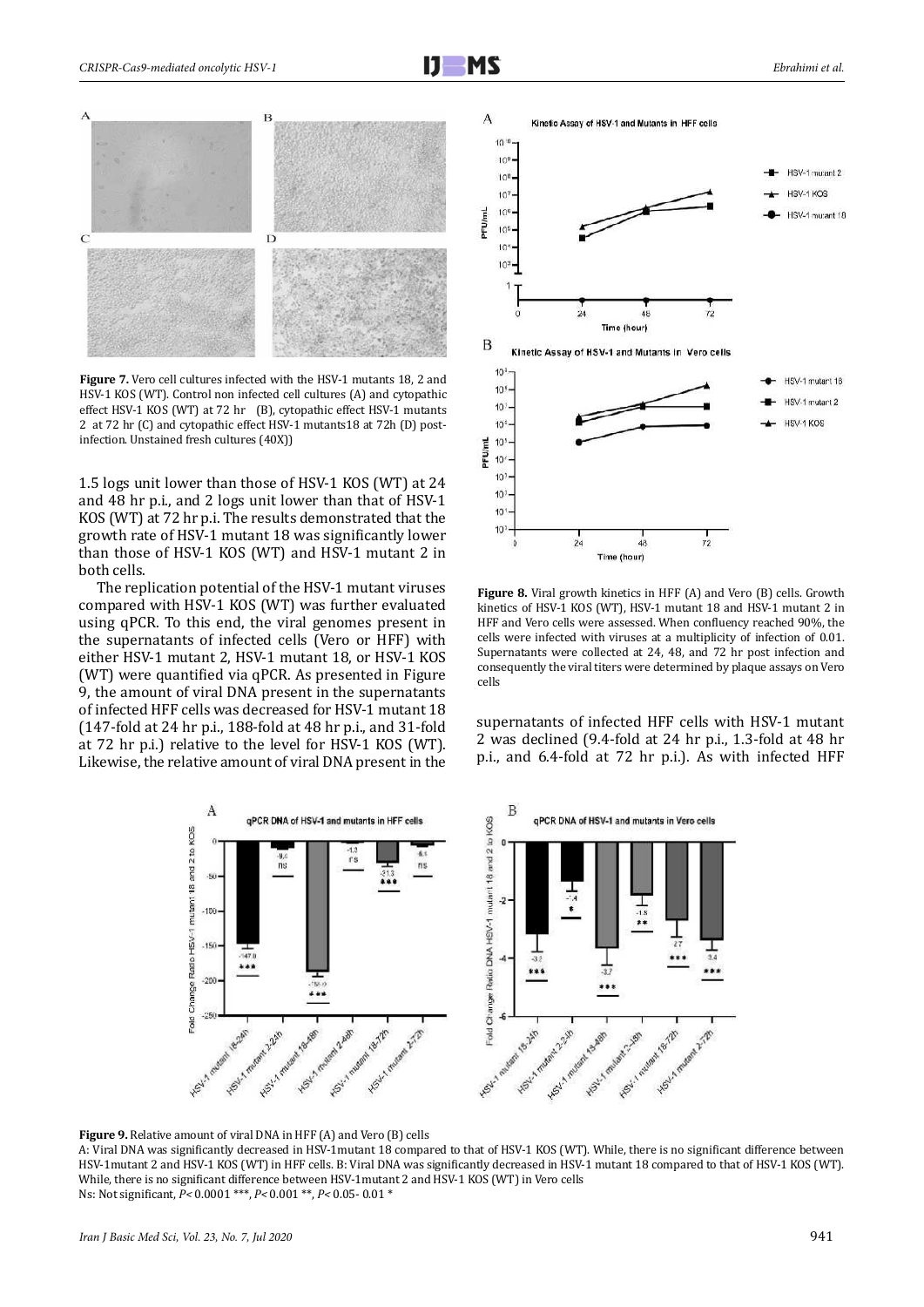

**Figure 10.** Plaque features of HSV-1 mutants18, 2 and HSV-1 KOS (WT). Plaques of HSV-1 mutant 18 were significantly smaller than those of HSV-1 mutant 2 and HSV-1 KOS (WT). Vero cells were infected with HSV-1 KOS (WT) and HSV-1 mutants 18, 2 then overlaid with 1.5% agarose. 3 days post infection, plaques were fixed with formaldehyde10 % and stained with 1% crystal violet solution

cells, the amount of viral DNA from the supernatant of infected Vero cells with HSV-1 mutant 18 was declined (3.2-fold at 24 hr p.i., 3.7-fold at 48 hr p.i., and 2.7-fold at 72 hr p.i.) compared to the level for HSV-1 KOS (WT). Moreover, the relative amount of viral DNA present in the supernatants of infected Vero cells with HSV-1 mutant 2 was decreased (1.4-fold at 24 hr p.i., 1.8-fold at 48 hr p.i., and 3.4-fold at 72 hr p.i.).As expected, we observed a significant drop in the amount of viral particles present in the supernatants of infected cells with HSV-1 mutant 18 compared with those of HSV-1 KOS (WT) and HSV-1 mutant 2.

## *Characterization of plaque size*

As shown in Figure 10, there were distinct differences in the plaque morphologies between HSV-1 mutant 18 and HSV-1 KOS (WT) in Vero cells. The plaque size of HSV-1 mutant 18 was significantly smaller than that of HSV-1 KOS (WT) which further supported the lower growth rate of HSV-1 mutant 18.

## **Discussion**

Oncolytic HSV-1 has emerged as a promising vector to target and eliminate different tumors. An appealing feature that makes HSV-1 a promising oncolytic virus is its genome, which encodes many genes whose manipulation might confer safety and/or tumor targeting specificity (1, 2, 6, 7). UL39 has been suggested as an appropriate target gene whose deletion might enhance its selectivity to tumor cells. The UL39 gene has a key role in viral replication because it converts ribonucleotides to deoxyribonucleotides thereby providing dNTP pools for DNA synthesis. Therefore, it has been suggested that HSV-1 mutants with the UL39 gene deleted could replicate only in dividing cells such as tumor cells that overexpress RR (4, 5, 21).

Herein, we showed that the selected region on the

HSV-1 genome could be successfully manipulated via three sgRNAs. Initially, we employed one sgRNA to target the UL39 gene on the HSV-1 genome; however, because of the lower efficiency obtained we used multiple sgRNAs to increase editing efficiency. In agreement with this observation, various studies indicated that the combination of multiple sgRNAs could increase the deletion probability of the target region via CRISPR-Cas9 system (9, 24-26). Generally, the CRISPR-Cas9-mediated DNA cleavage might be repaired via the error-prone non-homologous end joining (NHEJ) repair pathway, which probably inserts or deletes 5 to 9 nucleotides to the cleaved site. So far, the detection of such indels is mainly carried out via Sanger sequencing of PCR products of the target region. Indeed, identification of CRISPR-Cas9 effects with conventional techniques such as PCR is of great interest (27); therefore, in this study, the distance between each sgRNA with the next sgRNA was considered for 50 nucleotides. In the case of cleavage with a combination of multiple sgRNAs simultaneously, the digested region could be simply identified via PCR and observed on agarose gel. Therefore, the initial identification of novel mutant viruses from different viral clones could be easily and quickly detected using PCR.

Following target site cleavage by Cas9/sgRNAs, the random deletion of nucleotides upstream of the PAM sequence resulted in the induction of three different mutations in the UL39 gene. One of these mutations was HSV-1 mutant 18 in which 55 nucleotides that located within the 502-557 region were deleted. This deletion might lead to induction of frame shift mutation in the UL39 open reading frame which in turn produced only 167 amino acids from 1137 amino acids of RR protein. Therefore, this mutation might consequently lead to truncated RR protein. Consistently, Chen *et al.* suggested that frameshift indels are mainly prone to generate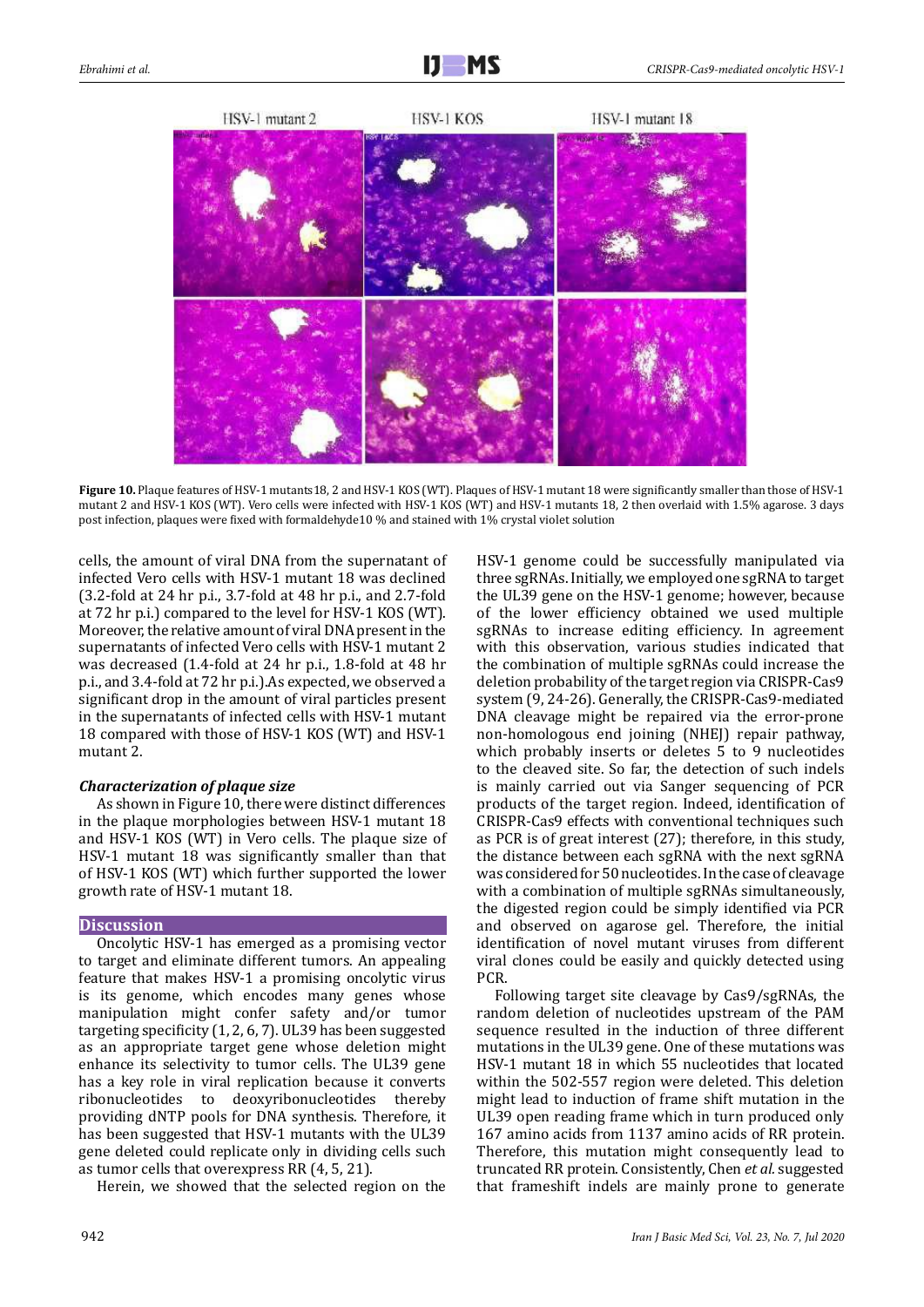loss-of-function mutations, which are translated into truncated non-functional proteins (28). The previous studies showed that deletion of the UL39 gene could decrease the titer of recombinant viruses (4, 5, 21, 29, 30). Analysis of the new viruses in Vero and HFF cells revealed that the replication efficacy of HSV-1 mutant 18 was declined and the plaque morphology was altered compared with the HSV-1 KOS (WT). Moreover, our data indicated that deletion of the UL39 gene significantly decreased viral loads produced by infected Vero cells. As indicated, the viral titer was 1.5-2 log unit lower for HSV-1 mutant 18 in comparison with HSV-1 KOS (WT). Besides regulating viral replication, RR protein could inhibit apoptosis thereby mutation of the UL39 gene could induce apoptosis (31, 32) and, probably, halt optimal viral propagation and this might be an explanation for the reduction of HSV-1 mutant 18 titer in Vero cells. Several studies showed that the RR protein was not crucial for virus replication in dividing cells, while, it was vital for viral growth in serum starved or neuronal cells with limited dividing capability (4, 5, 21, 29, 30). Consistently, our data indicated that in serum-starved HFF cells in which HFF cells were in the G0 phase of the cell cycle were infected with HSV-1 mutant 18, viral growth was inhibited, no plaques were observed and DNA synthesis was compromised. However, HSV-1 mutant 18 could replicate in HFF cells cultured in 15 % serum (data not shown). Therefore, this data demonstrated that HSV-1 with UL39 mutation could replicate in dividing primary cells or tumor cells with high levels of dNTPs. Besides, the smaller plaque size of HSV-1 mutant 18, further highlighted the notion that the viral growth rate was significantly lower in HSV-1 mutant 18 compared with HSV-1 KOS (WT).

Interestingly, we demonstrated that 2 concurrent sgRNAs might induce a mutation which is not functionally influential. Instantly, in HSV-1 mutant 2, 2 sgRNAs deleted 50 nucleotides without changing the reading frame of the UL39 gene. Interestingly, this deletion did not induce significant changes in the replication kinetics of HSV-1 mutant 2 and plaque phenotype compared to those of HSV-1 KOS (WT). Therefore, this method can be exploited to delete specific domains in proteins without interfering in canonical protein functions.

#### **Conclusion**

The CRISPR-Cas9 system has become one of the powerful and reliable methods to modify HSV-1 genome with the aim of generating recombinant viruses. It is more effective, robust, low cost and simple than other conventional methods such as homologous<br>recombination method and bacterial artificial recombination chromosome (BAC) plasmid system. According to the higher efficiency of CRISPR-Cas9 system, we were able to construct HSV-1 attenuated mutants, which could facilitate the development of oncolytic vectors.

#### **Acknowledgment**

The authors would like to acknowledge Dr. Hashem Khanbabaei (Jundishapur University, School of Medicine, Ahvaz, Iran) for his consultation.

#### **Funding/Support**

The results presented in this paper were part of a

student thesis, this work was approved in Infectious and Tropical Diseases Research Center, and was financially supported by grants (No. OG-95115) from Research Affairs, Ahvaz Jundishapur University of Medical Sciences, Ahvaz, Iran.

#### **Conflicts of Interest**

The authors declare that there are no conflicts of interest.

#### **References**

1. Kaur B, Chiocca EA, Cripe TP. Oncolytic HSV-1 virotherapy: clinical experience and opportunities for progress. Curr Pharm Biotechnol 2012; 13:1842-1851.

2. Peters C, Rabkin SD. Designing *herpes* viruses as oncolytics. Mol Ther Oncolytics 2015; 2:15010.

3. Nishiyama Y. *Herpes* virus genes: Molecular basis of viral replication and pathogenicity. Nagoya J Med Sci 1996; 59:107- 119.

4. Aghi M, Visted T, Depinho RA, Chiocca EA. Oncolytic *herpes* virus with defective ICP6 specifically replicates in quiescent cells with homozygous genetic mutations in p16. Oncogene 2008; 27:4249-4254.

5. Currier MA, Gillespie RA, Sawtell NM, Mahller YY, Stroup G, Collins MH*, et al.* Efficacy and safety of the oncolytic *herpes* simplex virus rRp450 alone and combined with cyclophosphamide. Mol Ther 2008; 16:879-885.

6. Sokolowski NA, Rizos H, Diefenbach RJ. Oncolytic virotherapy using *herpes* simplex virus: how far have we come? Oncolytic Virother 2015; 4:207-219.

7. Varghese S, Rabkin SD. Oncolytic *herpes* simplex virus vectors for cancer virotherapy. Cancer Gene Ther 2002; 9:967- 978.

8. Doudna JA, Charpentier E. Genome editing. The new frontier of genome engineering with CRISPR-Cas9. Science 2014; 346:1258096.

9. Ebrahimi S, Teimoori A, Khanbabaei H, Tabasi M. Harnessing CRISPR/Cas 9 System for manipulation of DNA virus genome. Rev Med Virol 2019; 29:e2009.

10. Hsu PD, Lander ES, Zhang F. Development and applications of CRISPR-Cas9 for genome engineering. Cell 2014; 157:1262- 1278.

11. Rath D, Amlinger L, Rath A, Lundgren M. The CRISPR-Cas immune system: biology, mechanisms and applications. Biochimie 2015; 117:119-128.

12. Wang D, Wang XW, Peng XC, Xiang Y, Song SB, Wang YY*, et al.* CRISPR/Cas9 genome editing technology significantly accelerated *herpes* simplex virus research. Cancer Gene Ther 2018; 25:93-105.

13. Xiao-Jie L, Hui-Ying X, Zun-Ping K, Jin-Lian C, Li-Juan J. CRISPR-Cas9: a new and promising player in gene therapy. J Med Genet 2015; 52:289-296.

14. Yuan M, Webb E, Lemoine NR, Wang Y. CRISPR-Cas9 as a powerful tool for efficient creation of oncolytic viruses. Viruses 2016; 8:72.

15. Bi Y, Sun L, Gao D, Ding C, Li Z, Li Y*, et al.* High-efficiency targeted editing of large viral genomes by RNA-guided nucleases. PLoS Pathog 2014; 10:e1004090.

16. Finnen RL, Banfield BW. CRISPR/Cas9 mutagenesis of UL21 in multiple strains of *herpes simplex virus* reveals differential requirements for pUL21 in viral replication. Viruses 2018; 10:258.

17. Li J, Zeng W, Huang Y, Zhang Q, Hu P, Rabkin SD*, et al.* Treatment of breast cancer stem cells with oncolytic *herpes simplex virus*. Cancer Gene Ther 2012; 19:707-714.

18. Lin C, Li H, Hao M, Xiong D, Luo Y, Huang C*, et al.* Increasing the efficiency of CRISPR/Cas9-mediated precise genome editing of HSV-1 virus in human cells. Sci Rep 2016; 6:34531. 19. Roehm PC, Shekarabi M, Wollebo HS, Bellizzi A, He L,